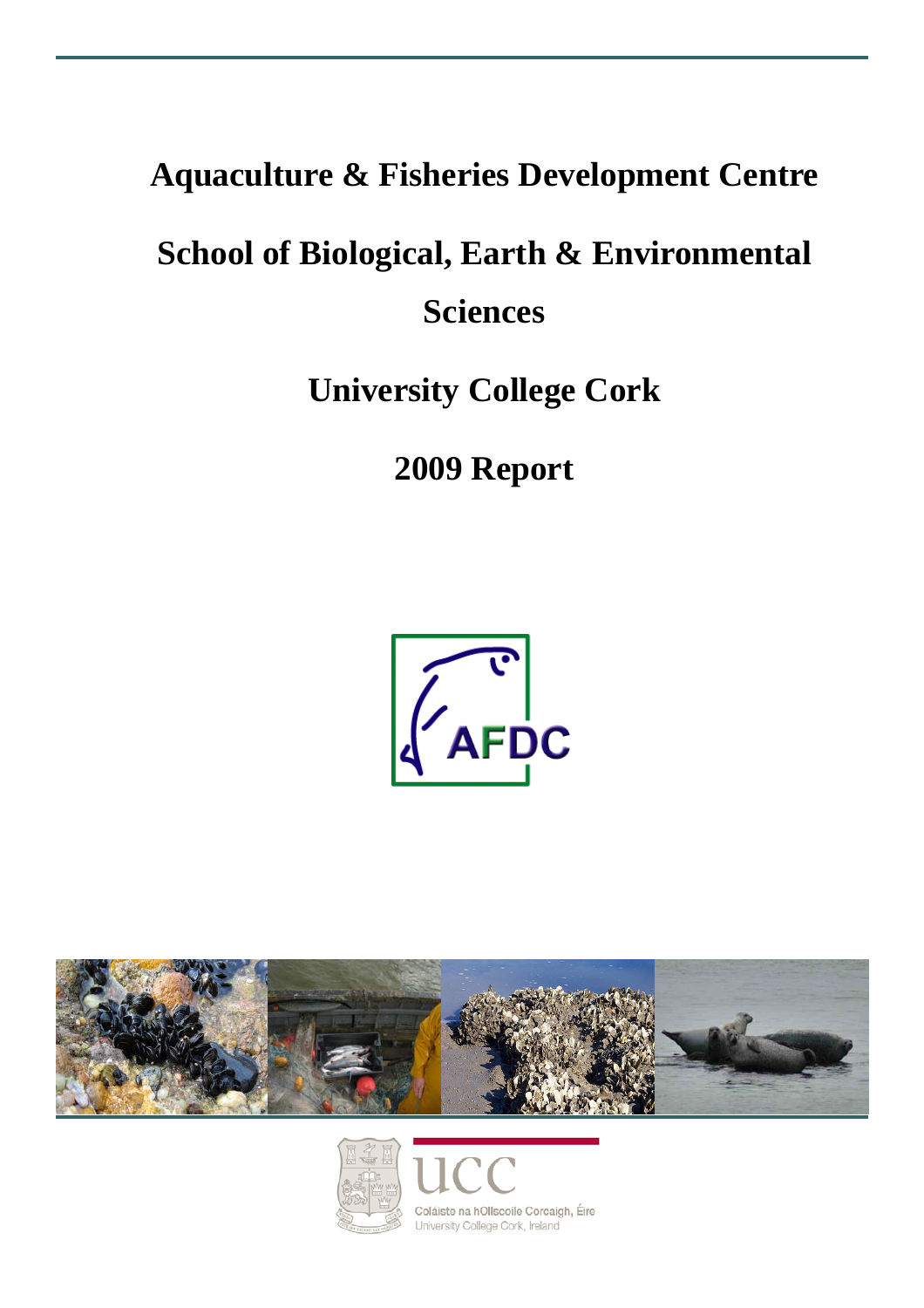*OUR VISION*:

### *EXCELLENCE*

# *in AQUACULTURE and FISHERIES*

### *RESEARCH and DEVELOPMENT*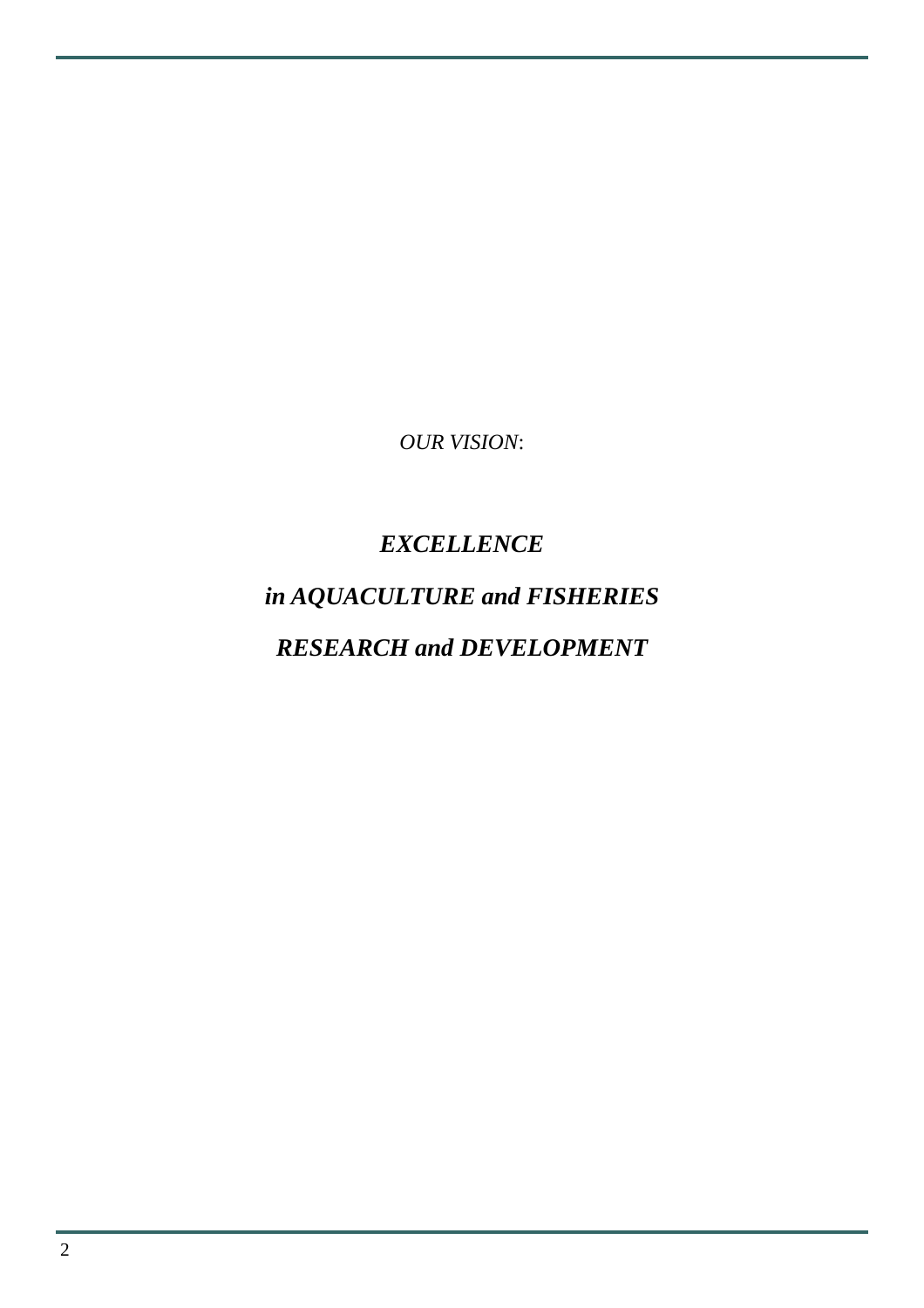#### **CONTENTS**

| <b>FORWARD</b>                                                         | 4              |
|------------------------------------------------------------------------|----------------|
| AFDC FACILITIES AND SPECIFICATIONS                                     | 4              |
| AQUACULTURE RESEARCH GROUP                                             | 4              |
| SHELLFISH HEALTH AND DISEASE GROUP                                     | 5              |
| MARINE MAMMAL & FISHERIES RESEARCH GROUP                               | 5              |
| MOLECULAR GENETICS RESEARCH GROUP                                      | 6              |
| DEVELOPING RESEARCH CAPACITY                                           | $\overline{7}$ |
| AFDC FUNDING - GRANT CAPTURE                                           | 7              |
| <b>OUTREACH</b>                                                        | 9              |
| AFDC GOING FORWARD 2010                                                | 9              |
| <b>APPENDIX 1: AFDC AWARDS</b>                                         | 10             |
| APPENDIX 2: AFDC FUNDING - ONGOING AND NEW RESEARCH GRANTS DURING 2010 | 11             |
| <b>APPENDIX 3: AFDC PUBLICATIONS</b>                                   | 13             |
| APPENDIX 4: THE SUNDAY TIMES NEWSPAPER ARTICLE                         | 17             |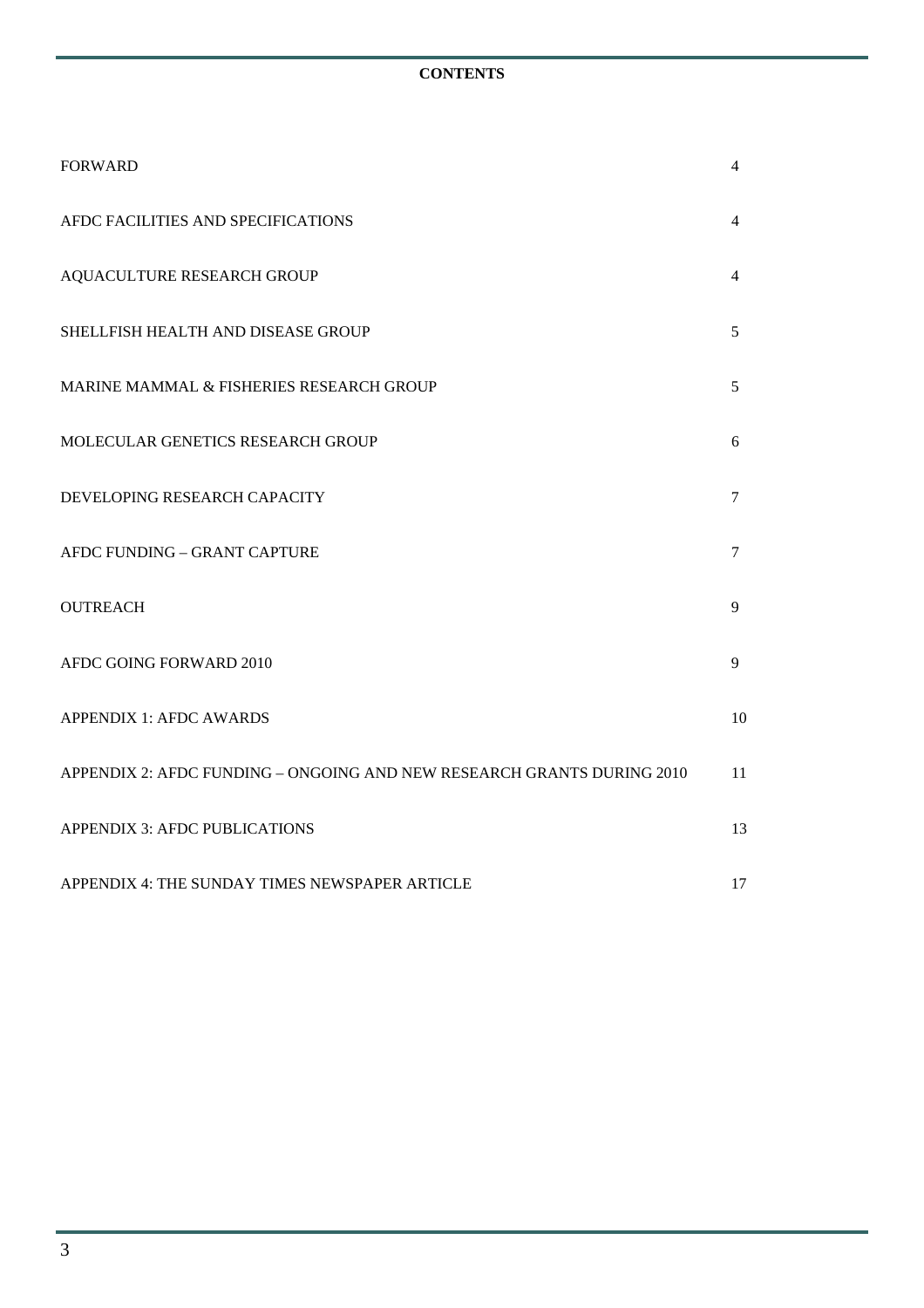

#### **FORWARD**

The AFDC has now been in existence for 23 years. As a research centre based within the Department of Zoology, Ecology & Plant Science and affiliated to the ERI, the centre is a research cluster focusing on fisheries, aquaculture, molecular ecology and shellfish health. The centre has 5 PI's, a manager, 2 Senior Researchers, 5 Post-doctoral fellows, 12 PhD students, 3 MSc students and 4 Research Assistants. During 2009, the centre had ongoing research funding of €7,755,186, with €1,282,765 new funding brought in during the year, demonstrating that the centre was able to respond well to the downturn in national funding by focusing on other funding opportunities such as EU FP7 and ERDF INTERREG. This will continue to be a focus during 2010 as well as continuing to maximise the output of high impact publications and the training of PhD and MSc students.

#### **THE AQUACULTURE & FISHERIES DEVELOPMENT CENTRE, UCC**

The Aquaculture & Fisheries Development Centre is a 1200  $m^2$  complex with facilities to carry out fisheries and aquaculture research including two tank rooms with tropical marine system freshwater and marine recirculation units, broodstock conditioning units, shellfish on-growing units, filter-feeder broodstock conditioning units, a larval culture system and live food culture facilities. Continued upgrading during 2009 included the installation of a back-up generator and a walk-in freezer to enhance sample storage capacity at the facility. A large number of samples have been collected by The Marine Mammal & Fisheries Research Group over a number of years and this measure will help to preserve the integrity of historical samples and provide critical capacity for future sample collection.

#### **AQUACULTURE RESEARCH GROUP - Prof. Gavin Burnell** *Principal Investigator*

#### *Post-doctoral researchers - 2; PhD students - 2*

Research at the Aquaculture Research Group continued on the central theme of sustainable development of aquaculture and fisheries in Ireland. Within the group, Ms Maria O'Mahoney was awarded a PhD for a thesis entitled "Development of a novel binder for aquaculture: application of a konjac glucomannan-xanthan gum binder to formulated feed development for the sea urchin *Paracentrotus lividus* and abalone *Haliotis discus hannai"* (Supervisors: Prof. Gavin Burnell, Dr Gerry Mouzakitis, Prof. Edwin Morris). Commercialisation of the UrchinPlatter<sup>TM</sup> System continued on a global scale with Gourmet Marine Ltd. fully operational as a UCC start-up commercial enterprise. Joint research with the Marine Mammals & Fisheries Research Group focused on analyses of the diets of Bottlenose dolphin and Atlantic white-sided dolphin under the Beaufort "Ecosystem Approach to Fisheries Management".

Towards the end of 2009, Prof. Gavin Burnell became involved in the Valentia Harbour Scallop Project as a marine biology expert and scientific advisor. This project will involve collaboration between the AFDC, The Daithi O Murchu Marine Research Centre, Bantry, Co. Cork working on a scallop genetics programme and NUI Galway.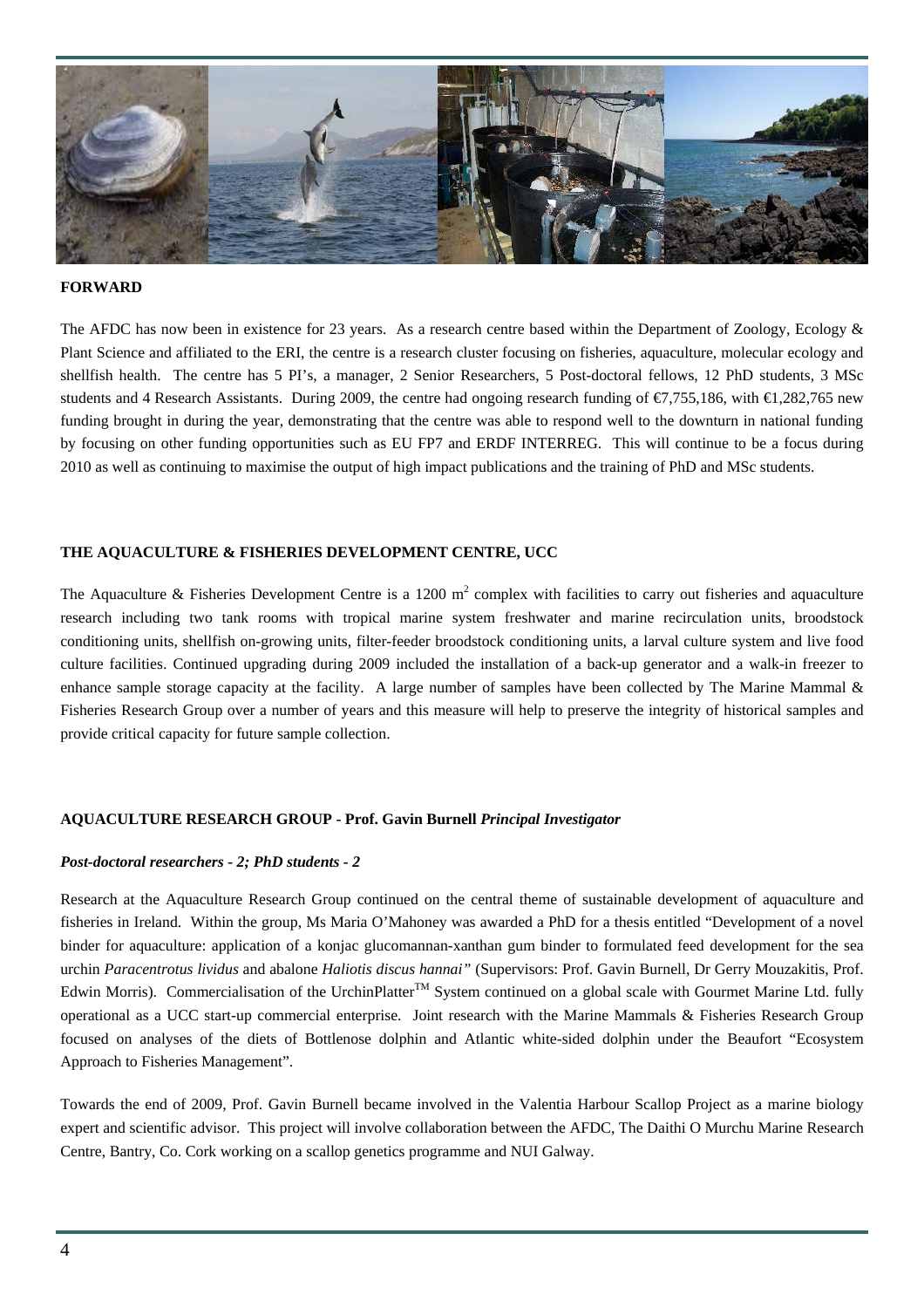#### **SHELLFISH HEALTH & DISEASE GROUP - Dr Sarah Culloty** *Principal Investigator*

#### *Post-doctoral researchers - 1; PhD Students - 3*

Two students within the group, Jan Fermer & Katrin Prinz were awarded PhD's based on their theses "Parasitological investigations of soft sediment bivalves, with particular reference to the digenean trematode *Meiogymnophallus minutes*" and "Macroparasites in intertidal molluscs of the Irish coast: occurrence and transmission in rocky shore habitats", respectively. Both had completed their studies within 3 years with a number of publications from the theses being produced during 2009. As part of the MSc Marine Biology based in ZEPS, Ms Emer Morgan completed an MSc thesis on "An Investigation of *Cerastoderma edule* mortality in Southwest Ireland". Dr Culloty was awarded €618,399 under the ERDF INTERREG 4A Ireland: Wales Scheme for a collaborative project with Bangor, Aberystwyth and Swansea Universities on "Shellfish productivity in the Irish Sea:working towards a sustainable future". The project runs from October 2009 to December 2012. The project has appointed Dr Sharon Lynch as PDR and three PhD students will be appointed in early 2010. The project is investigating the influence of climate change on shellfish aquaculture and fisheries in the Irish Sea. The AFDC group will look at the relationship between climate change and the influence of the role of parasites and disease within shellfish in the Irish Sea. The group are working on a range of shellfish including oysters, clams, cockles and mussels. Dr Culloty was also appointed to the EU Aquaculture & Technology Innovation Platform that will input into the direction of EU strategy and research up to 2020.

#### **MARINE MAMMAL & FISHERIES RESEARCH GROUP - Dr Emer Rogan** *Principal Investigator*

#### *Post-doctoral researchers - 1; PhD students - 5; MSc students - 4*

A number of projects were on-going during 2009. Under the theme *marine mammal – fisheries interactions*, Beaufort (EAFM) PhD student Ms Gema Hernandez-Milian, investigated the diet of bottlenose dolphins and white-sided dolphins stranded on Irish coasts since 1993. This study utilized a considerable archived sample-set housed within the AFDC. The results were presented during the 1<sup>st</sup> All Ireland Mammal Symposium in Waterford in November 2009. Gema is also investigating the diet of stranded and by-caught striped dolphins in Ireland which will provide empirical data that will provide a greater understanding of the ecosystem dynamics around the Irish coast necessary for holistic fisheries management models. As part of the MSc in Marine Biology, Eavan O'Leary looked the distribution and morphometrics of mesopelagic fishes in the NE Atlantic, fitting in with the Beaufort project; Mark Hosford used tour boat to examine distribution of bottlenose dolphins in the Shannon estuary and Roisin Pinfield looked at exposure to tour boats by bottlenose dolphins in the Shannon estuary. In conjunction with Michelle Cronin in the CMRC, Sue Gregory looked at moulting patterns in harbour seals for her MSc.

Acoustic recordings using a single element hydrophone and a solid state recorder were made during photo-identification surveys for bottlenose dolphins, resulting in 6 hours of recordings collected on the west coast of Ireland. Whistle contours will be compared to the whistle repertoires between different communities of bottlenose dolphins in Irish waters as part of a PhD (A. Englund, PhD student funded by IRCSET).

Mr Hocine Benchikh began his PhD research in 2009 modelling the ecology, population dynamics, assessment and management of "the Dublin Bay Prawn" *Nephrops norvegicus* around Ireland. This project is mainly focussed on the stock assessment process through spatio-temporal investigations using geostatistical analysis tools.

A PhD study on "the life history, ecology and dynamics of the black scabbard fish, *Aphanopus carbo*, in the deep water ecosystem of the North East Atlantic" continued (Ms Ana Santos, PhD student). To date, this study has compared the size frequency distributions, sex ratio and reproductive dynamics of *A. carbo* from the NW Scotland, Ireland and Madeira. The overall aim of this project is to relate the biology of this species to current management practises, as defined under the Common Fisheries Policy, with a view to recommending appropriate management guidelines for *A. carbo* stocks in various fishing areas into the future.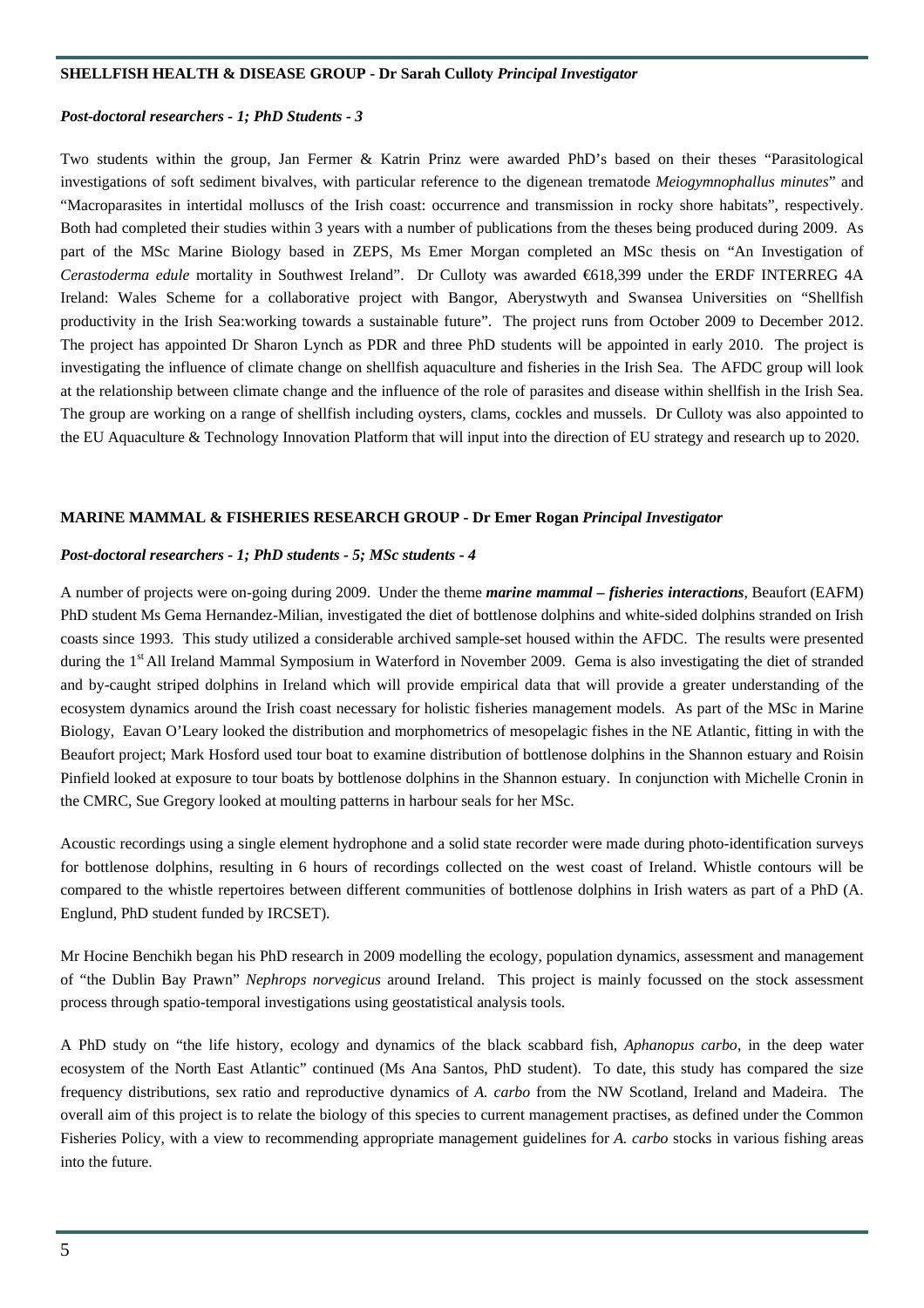Mr Deepak George Pazhayamadom is working on "the application of signal detection methods to the fisheries management system" for his PhD. This project aims to develop an alternative monitoring method for managing fisheries from the theory of Statistical Process Control (SPC) so as to put forward a sound qualitative approach that could be integrated with the existing quantitative methods in fisheries management.

#### **MOLECULAR GENETICS RESEARCH GROUP - Prof. Tom Cross** *Principal Investigator Principal Investigators - 1; Senior Researchers - 2; Post-doctoral researchers - 1; PhD students - 2; MSc students - 3; Research Assistants - 4*

2009 saw the launch of the EU INTERREG (Ireland-Wales) funded Celtic sea trout project, co-ordinated by the University of Bangor and also in partnership with the Central Fisheries Board, Queens University Belfast and the Environment Agency in the UK. This project which is worth  $\epsilon 2.1$  million (with  $\epsilon 270,000$  awarded to UCC who are co-ordinating the genetics component of the study), aims to fill a major gap in the knowledge & management of sea trout fisheries. It asks where sea trout go at sea; how their populations are interlinked, and how to optimise economic benefits whilst protecting biodiversity. A research assistant has been recruited for a duration of 30 months and a post-doctoral researcher will be employed at a later stage in the study. Other work carried out in 2009 included the progression of the SALSEA-Merge project for which UCC is genetically analysing postsmolts at sea.

Other new projects awarded in 2009 were the Ireland-Newfoundland partnership marine research award of  $\epsilon$ ,740 which will fund the Beaufort program's PhD student (Ciar O'Toole) to travel to Canada for two months during 2010 and work with Dr Ian Fleming of Memorial University in St John's. Another INTERREG project bid was successful, the AARC (Atlantic Arc) project in partnership with the Shannon Regional Fisheries Board and the Westcountry Rivers Trust in Cornwall, brings over €200,000 in funding to UCC. Finally, a project in conjunction with (and funded by) the Central Fisheries Board, the Conservation Limit Attainment Project, got underway. This is worth €120,000 between October 2009 & September 2010, and a research assistant (Ms. Serena Keane) was hired in October to carry out the field component of this work. A post doctoral researcher is also being funded for 3 months from this award. This work will build on the National Atlantic Salmon Genetic Stock Identification project which ran from 2006-2007 by expanding the genetic baseline.

The lab hosted two fourth year students to carry out their final year (B.Sc.) thesis work – Niall O'Sullivan worked on parental analysis of trout, while Barbara Burke worked on genetic analysis of ranched strains of Atlantic salmon. One MSc student also completed a study in the lab – Alice Antoniacomi carried out a study of temporal and spatial genetic variability in Atlantic salmon in conjunction with the SALSEA Merge project.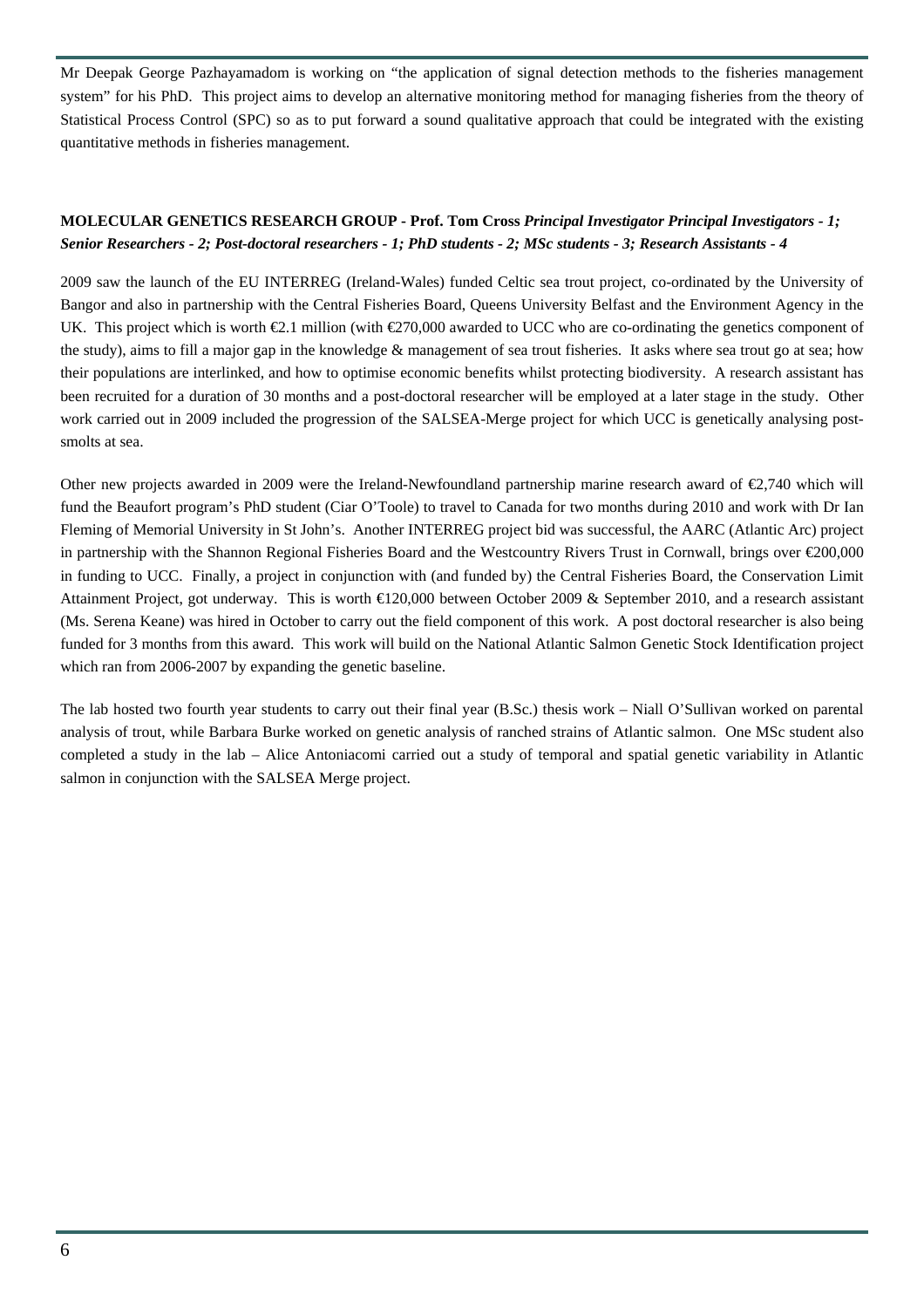

#### **DEVELOPING RESEARCH CAPACITY**

The AFDC has continued to develop substantial research strengths through participation in national and international research collaborations. The diversity of funding programmes awarded to AFDC researchers supports numerous research studentships (PhD and MSc) and Post-doctoral fellowships with a diversity of research backgrounds.

AFDC personnel continue to be involved in committee participation at national level such as the Marine Institute and are involved in collaborative projects with Irish and European partners. Collaborations are ongoing with colleagues in Europe, North America, Australia and Asia.

#### **AFDC FUNDING - GRANT CAPTURE**

During 2009, research projects funded externally to the value of  $\epsilon$ 7,755,186 were ongoing at the AFDC. Of this figure, €1,282,765 was funding secured and commenced in the 2009 from seven new research projects. Of new funding secured during 2009, 89% was from European Union Funding programmes (FP7 & ERDF) with national sources accounting for the remaining 11% of funding secured. During 2009, Dr Sarah Culloty and Dr Jens Carlsson also received confirmation of additional funding to the value of  $\epsilon$ 730,894 from the EU FP7 funding programme for a project entitled "Establishing the scientific bases and technical procedures and standards to recover the European flat oyster production through strategies to tackle the main constraint bonamiosis (OYSTERCOVER)" which will commence in 2010.

Overall, national sources accounted for 82% of funding for research projects at the AFDC, with Marine Institute support accounting for 74% of this total (Figure 1). Notably, during this period, European Union FP7 funding and ERDF funding each accounted for 5% and 13%, respectively, of the total funding allocation to the AFDC. This represents an increase from 5% total European Union funding in the 2007-2008 reporting period resulting from increased efforts to secure non-Exchequer funding since that period (Figure 2). The AFDC has responded well to the downturn in opportunities to procure national funding.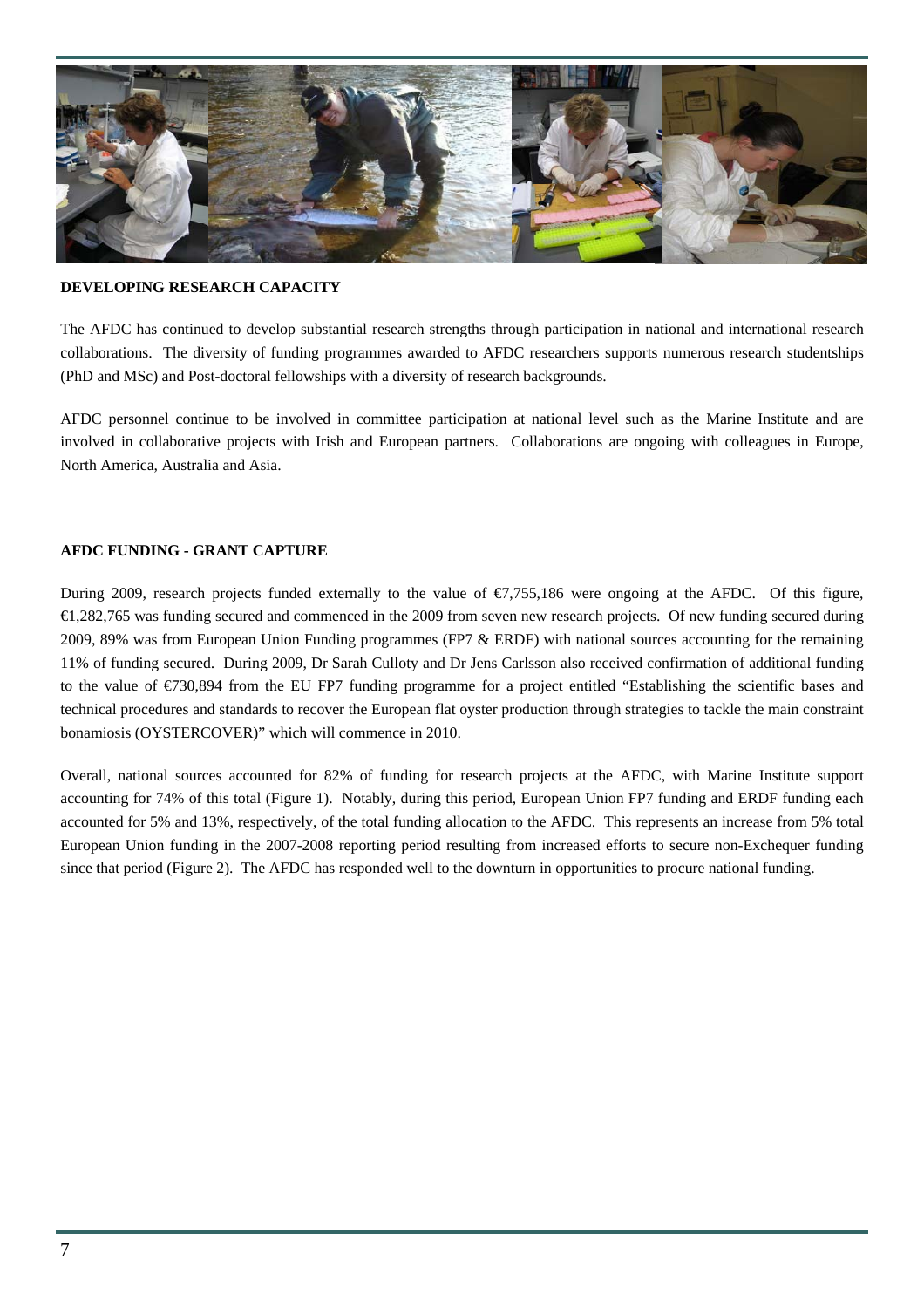

*Figure 1. Allocation of research monies received during 2009 from different funding bodies*

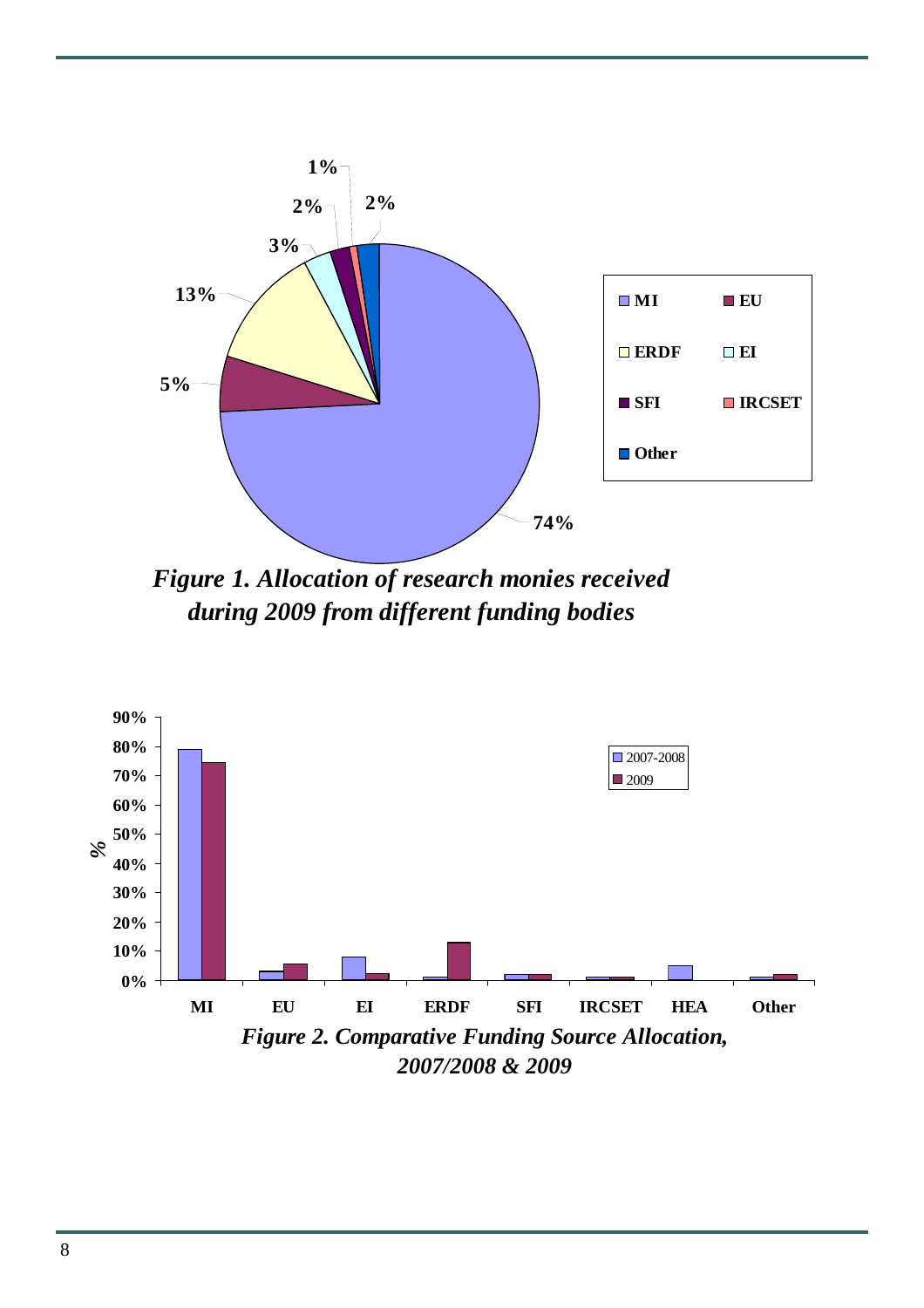#### **OUTREACH**

During 2009, the AFDC co-hosted a series of seminars with the Department of Zoology, Ecology & Plant Science.

- Blight, A. (2009). Development of a methodology for the quantitative assessment of Ireland's inshore kelp resource. AFDC/ZEPS Seminar Series, 22nd April, University College Cork.
- Regan, E. (2009). Irish Biodiversity. AFDC/ZEPS Seminar Series, 1<sup>st</sup> April, University College Cork.
- Van Dover, C.L. (2009). Moiling for gold in the deep-sea: Environmental challenges. AFDC/ZEPS Seminar Series,  $17<sup>th</sup>$ December, University College Cork.

A newspaper article written by Jan Battles and published in The Sunday Times on 15th November, 2009 entitled **"**Research shows captive-bred salmon put their wild cousins at risk" highlighted the work of the Molecular Genetics Research Group and associated research groups working on the Burrishoole River System Atlantic Salmon project. Dr Phil McGinnity (Beaufort Fish Population Genetics Principal Investigator) was quoted in this articles (Appendix 4).

#### **AFDC GOING FORWARD 2010**

The strategy for the AFDC going forward is to continue to concentrate on attracting funding with an increasing emphasis on non-national sources of funding.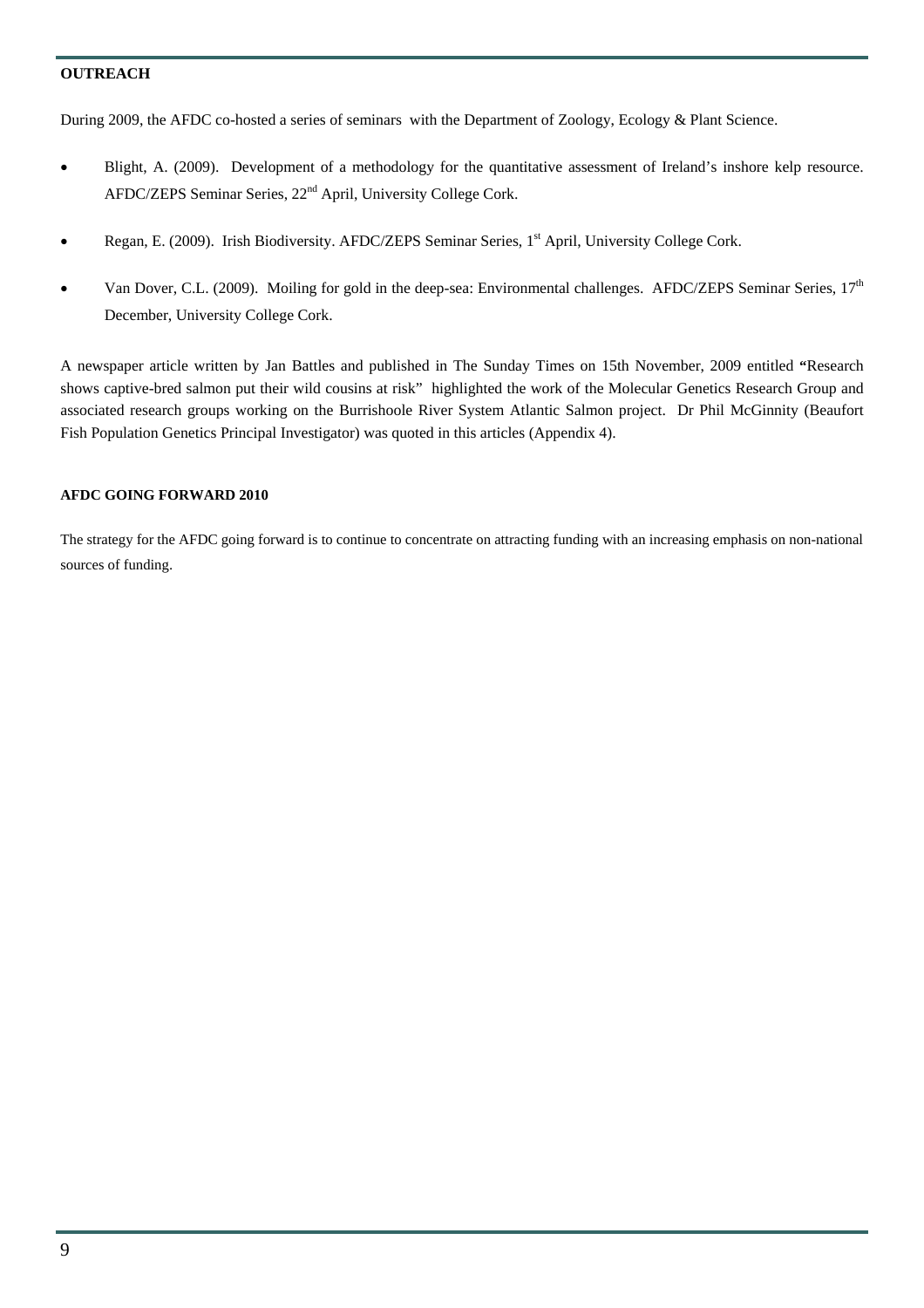#### **APPENDIX 1: AFDC AWARDS 2009**

#### *Ph.D. Theses*

**Jan Fermer** - "Parasitological investigations of soft sediment bivalves, with particular reference to the digenean trematode *Meiogymnophallus minutes*" (Supervisors: Dr Sarah Culloty, Dr Ruth Ramsay & Dr Tom Kelly)

**Maria O'Mahoney** - "Development of a novel binder for aquaculture: application of a konjac glucomannan-xanthan gum binder to formulated feed development for the sea urchin *Paracentrotus lividus* and abalone *Haliotis discus hannai*" (Supervisors: Prof. Gavin Burnell, Dr Gerry Mouzakitis, Prof. Ed Morris)

**Katrin Prinz - "Macroparasites in intertidal molluscs of the Irish coast: occurrence and transmission in rocky shore** habitats" (Supervisors: Dr Sarah Culloty, Dr Ruth Ramsay & Dr Tom Kelly)

#### *M.Sc. Theses*

**Morgan, E.** - "An Investigation of *Cerastoderma edule* mortality in Southwest Ireland" (Supervisor: Dr Sarah Culloty & Dr Ruth Ramsay)

**Pinfield, R.** - "Ecotourism and habitat use of bottlenose dolphins *Tursiops truncatus* in the Shannon estuary" (Supervisor: Dr Emer Rogan)

**Hosford, M.** - "Habitat use by the bottlenose dolphin *Tursiops truncatus* in the Shannon estuary" (Supervisor: Dr Emer Rogan)

**O'Leary, E.** - "Growth data and otolith atlas for mesopelagic fishes of the Northeast Atlantic sampled aboard the Blue whiting acoustic survey 2009" (Supervisor: Dr Emer Rogan)

**Gregory, S. -** "Assessment of the moulting phenology of harbour seals (*Phoca vitulina vitulina* L.) in southwest Ireland using photogrammetric techniques" (Supervisor: Dr Emer Rogan, Dr Michelle Cronin)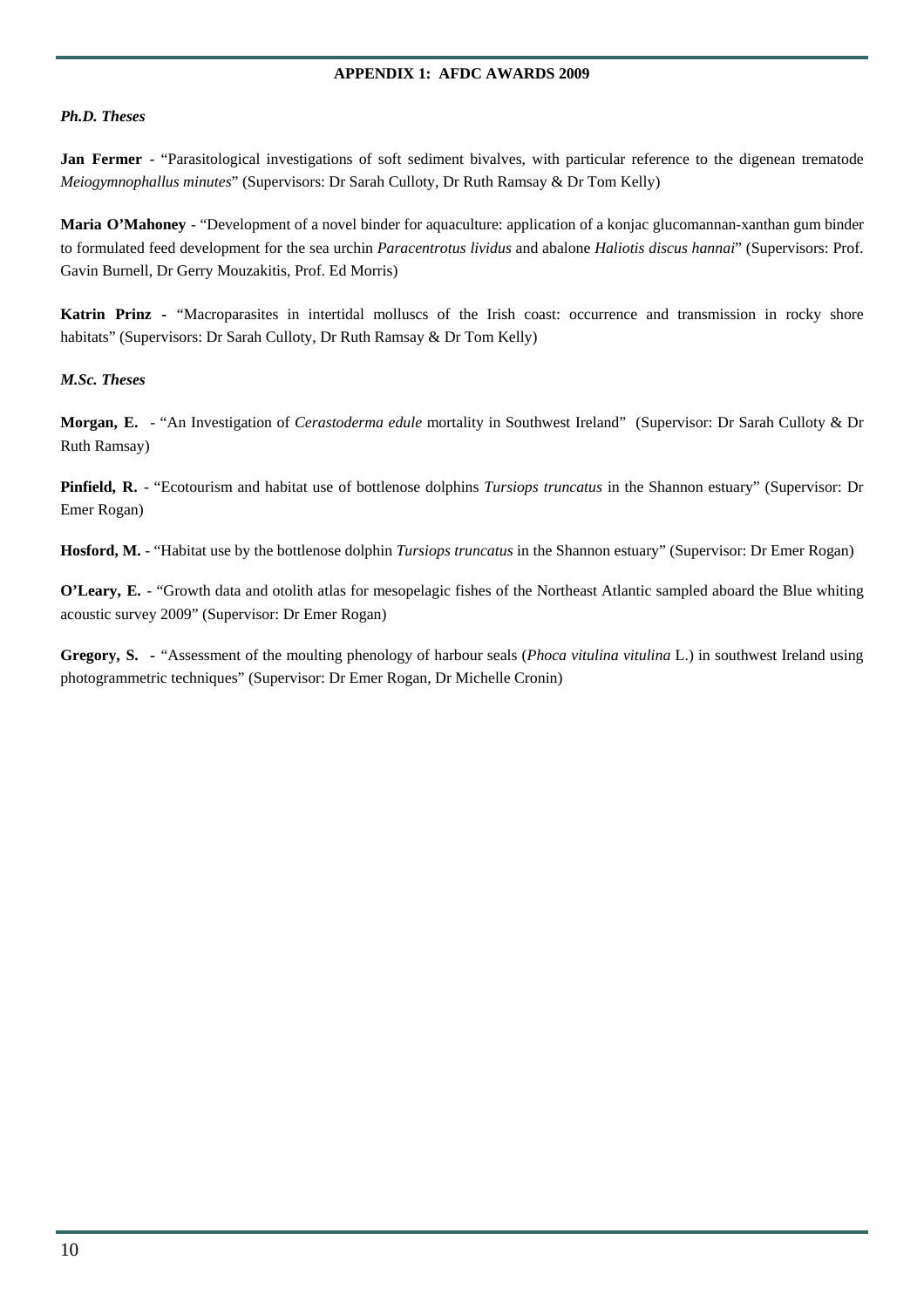#### **APPENDIX 2: AFDC FUNDING – ONGOING AND NEW RESEARCH GRANTS DURING 2009**

#### *2009 Funding*

**Cross, T.F. & McGinnity, P.** Sea Trout project: Genetic Stock Identification of sea trout stocks. EU INTERREG, 2009-2012, €359,830.

**Cross, T.F. & McGinnity, P.** Deel river project : Genetic Stock Identification of Atlantic salmon in the Deel river (Moy system).Marine Institute (Aquaculture and Catchment Management Services division), 2009-2010, €15,000.

**Cross, T.F. & McGinnity, P.** Limit Attainment Project. Central Fisheries Board, 2009-2010, €120,536.

**Cross, T.F. & McGinnity, P.** Ireland-Newfoundland Partnership Marine research Grant, 2009-2010, €2000.

**Culloty, S.C.** Shellfish productivity in the Irish Sea: working towards a sustainable future (SUSFISH). ERDF INTERREG 4A, 2009-2012, €618,399.

**Sheehan, D., Davenport, J. & Culloty, S.C.** Do nanoparticles induce neurodegenerative diseases? Understanding the origin of reactive oxidative species and protein aggregation and mis-folding phenomena in the presence of nanoparticles. EU  $7<sup>th</sup>$ Framework (Prof. D. Sheehan, Biochemistry PI), 2009-2013, €167,000.

#### *2008 Funding*

**Cross, T.F. & McGinnity, P.** SALSEA – Merge: Advancing understanding of salmon at sea: Merging genetics and ecology to resolve stock specific migration and distribution patterns. EU RTD FP7, 2008-2011, €254,609.

**Cross, T.F. & McGinnity, P.** Irish cod breeding programme. Marine Institute, 2008-2015, €213,088.

**Cross, T.F. & McGinnity, P.** Norwegian Research Council: Natural Selection in farmed Atlantic salmon. Norwegian Research Council, 2008-2010, €33,810.

**Cross, T.F. & McGinnity, P.** Genetic Stock Identification of Atlantic salmon in the Castlemaine fishery, Co. Kerry. South Western Regional Fisheries Board, 2008-2010, ⊕,000.

**Mouzakitis G.** Gourmet Plus. Enterprise Ireland Commercialisation Fund 2008, 2008-2009, €201,695.

**Rogan E. & E. Codling**. Develop and test through simulation a suite of measures that will contribute to rebuilding depleted fish stocks in waters around Ireland. Marine Institute, 2008-2014, €625,570.

**Rogan E. & E. Codling**. Modelling the ecology, population dynamics, assessment and management of Nephrops (*Nephrops norvegicus*) in the waters around Britain & Ireland. Marine Institute, 2008-2011, **€**105,000.

**Rogan E. & E. Codling**. The application of signal detection methods to the fisheries management system. Marine Institute, 2008-2012, €115,000.

**Rogan E.** The life history, ecology and dynamics of the Black Scabbard (*Aphanopus carbo*) in the deep water ecosystem of the North East Atlantic. Marine Institute, 2008-2012, €115,000.

#### *2007 Funding*

**Burnell G. & Cummins V.** Beaufort Marine Research Award: Ecosystem approach to fisheries management. Irish Government NDP administered by Marine Institute, 2007-2014, €1,860,004.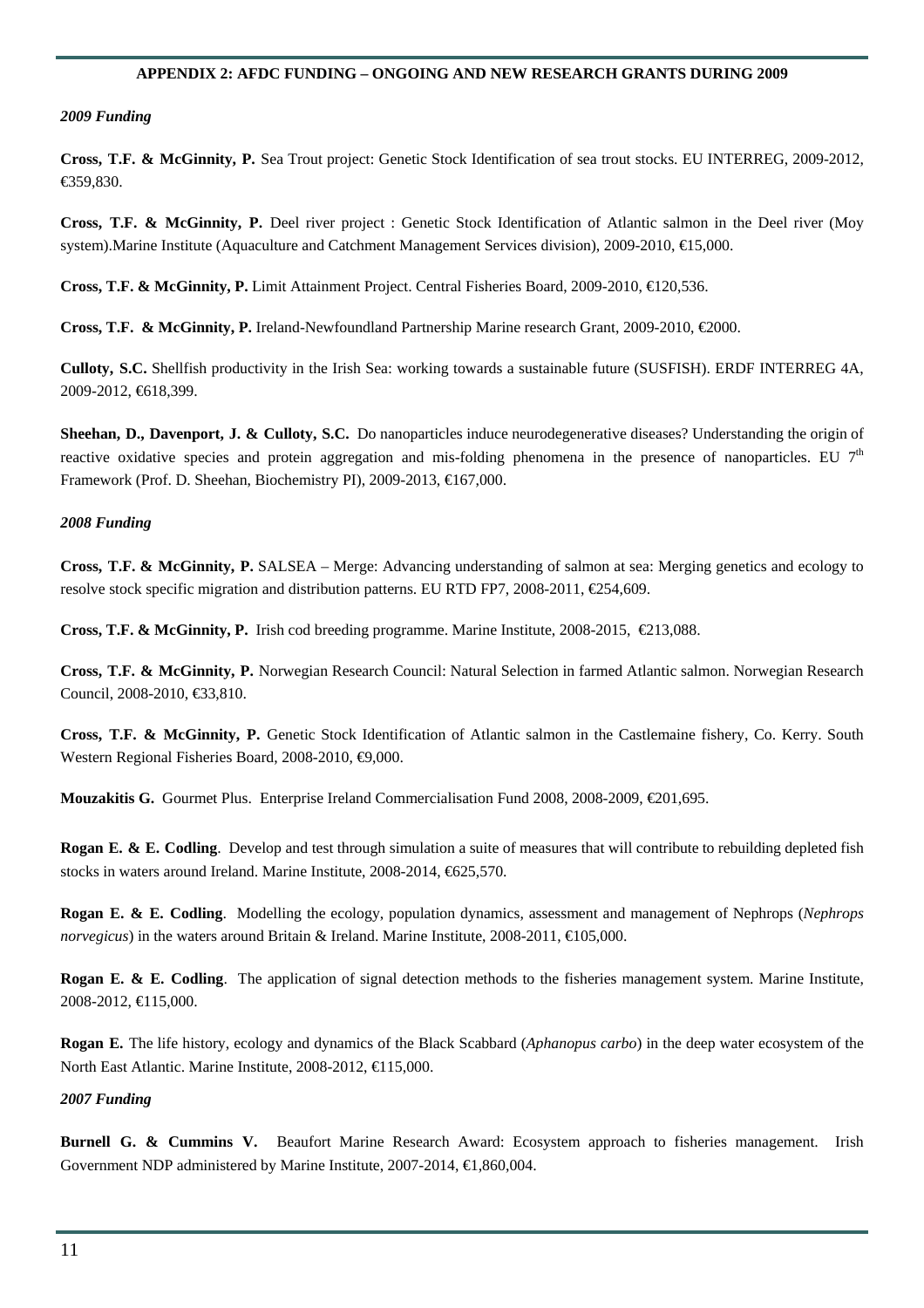**Cross, T.F. & McGinnity, P.** Beaufort Marine Research Award: Fish population genetics. Irish Government NDP administered by the Marine Institute, 2007-2014,  $\text{\textsterling}$ , 710, 236.

**Cross, T.F. & McGinnity, P.** Post Smolt test survey. Genetic Stock Identification of Atlantic salmon post smolts. Marine Institute (Aquaculture and Catchment Management Services division), 2007-2010, €2,400.

#### *2006 Funding*

Davenport J. How do crabs keep their eyes clean? Lessons for advanced technology. IRCSET, 2006-2009, €72,009.

**Rogan E., S. Ingram & T. Cross.** Population structure of bottlenose dolphins along the west coast of Ireland. Science Foundation Ireland, 2006-2009, €155,000.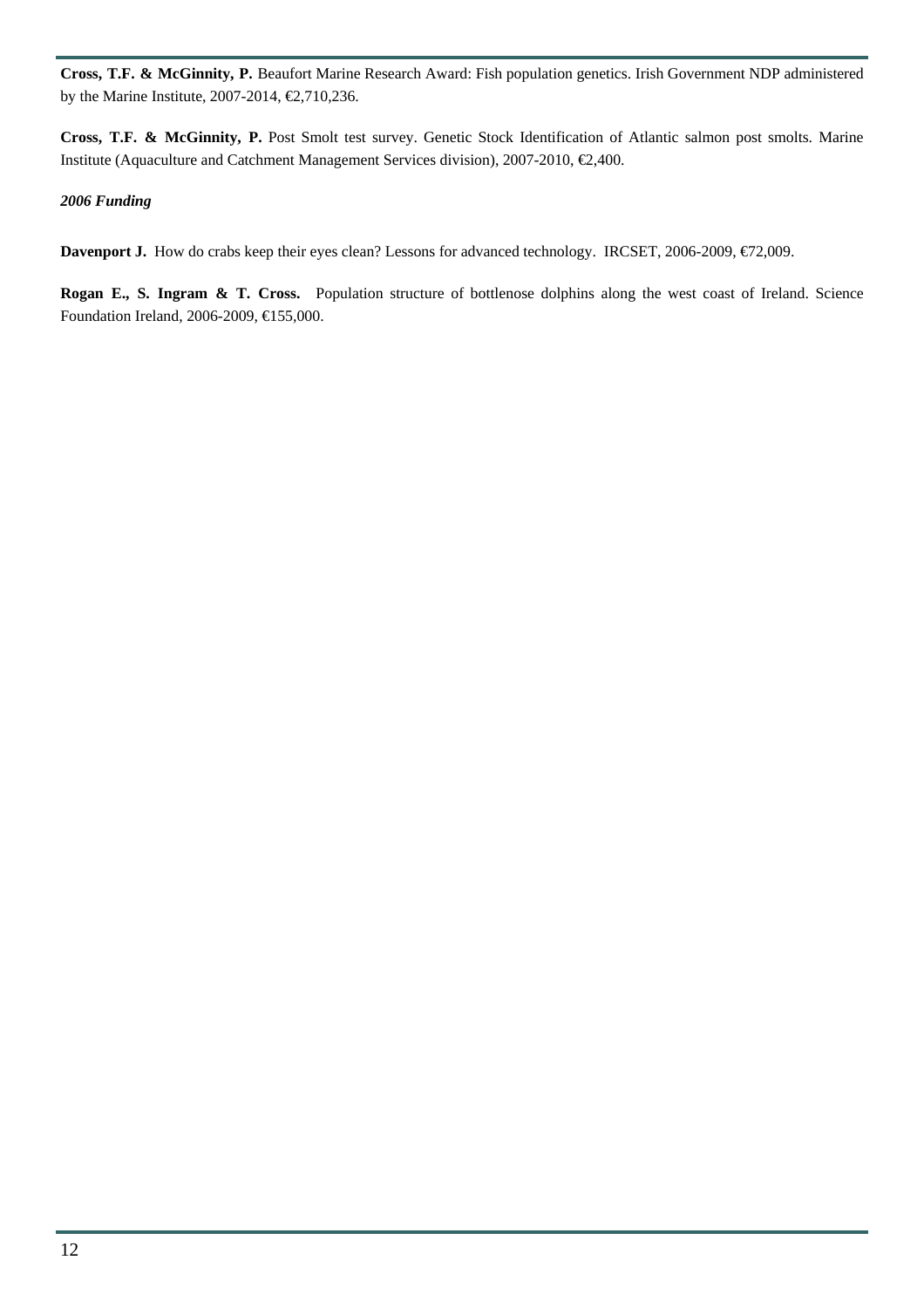#### **APPENDIX 3: AFDC PUBLICATIONS**

#### **JOURNALS**

Bogaards, J.A., **Kraak, S.B.M.** & Rijnsdorp, A.D**.** (2009). Bayesian survey-based assessment of North Sea plaice (*Pleuronectes platessa*): extracting integrated signals from multiple surveys. *ICES Journal of Marine Science*, 66, 665-679.

Cronin, M., Zuur, A.F., **Rogan, E.** & McConnell, B.J. (2009). Using mobile phone telemetry to investigate the haul-out behaviour of harbour seals *Phoca vitulina vitulina*. *Endangered Species Research*, 10, 255-267.

Cronin, M.A., Zuur, A.F., Ingram, S. and **Rogan, E.** (2009). *A modeling framework to optimize timing of haul-out counts for estimating harbour seal abundance ,* NAMMCO Scientific Publications (In press).

**Fermer, J., Culloty, S.C.,** Kelly, T.C. & O'Riordan, R.M. (2009). Intrapopulational distribution of *Meiogymnophallus minutus* (Digenea, Gymnophallidae) infections in its first and second intermediate host. *Parasitology Research*, 105, 1231- 1238.

**Kraak, S.B.M.,** Daan, N. & Pastoors, M.A. (2009). Biased stock assessment when using multiple, hardly overlapping, tuning series if fishing trends vary spatially. *ICES Journal of Marine Science*, 66, 000-000.

Luque, P.L., Pierce G.J., Learmonth J.A., Santos M.B., Ieno E., López A., Reid R.J., **Rogan, E.,** González, A.F., Boon, J., Law, R.J. & Lockyer, C.H. (2009). Dentinal anomalies in teeth of harbour porpoises (*Phocoena phocoena*) from Scottish waters: are they linked to sexual maturation and environmental events? *Journal of the Marine Biological Association,* 89 (5), 893-902.

**Malham, S.K., Cotter, E., O'Keeffe, S., Lynch, S., Culloty, S.C.,** Latchford, J.W. & Beaumont, A.R. (2009). Summer mortality of the Pacific oyster *Crassostrea gigas* in the Irish Sea: The influence of temperature and nutrients on health and survival. *Aquaculture*, 287, 128-139.

**Maloy, A.P., Culloty, S.C.** & Slater J.W. (2009). Use of PCR DGGE to investigate the trophic ecology of marine suspension feeding bivalves. *Marine Ecology Progress Series*, 381, 109-118.

**McCarron, E., Burnell, G. & Mouzakitis G. (2009).** Growth assessment on three size classes of the purple sea urchin *Paracentrotus lividus* using continuous and intermittent feeding regimes. *Aquaculture,* 288, 83-91.

**McGinnity, P.**, Jennings, E., deEyto, E., Allott, N., Samuelsson, P., Rogan, G., Whelan, K. & **Cross, T.** (2009). Impact of naturally spawning captive-bred Atlantic salmon on wild populations: depressed recruitment and increased risk of climatemediated extinction. *Proceedings of the Royal Society B,* 276, 3601-3610.

**Mirimin, L.**, Westgate, A., **Rogan, E.**, Rosel, P., Read, A., **Coughlan, J. & Cross, T.** (2009). Population structure of shortbeaked common dolphins (*Delphinus delphis*) in the North Atlantic ocean as revealed by mitochondrial and nuclear genetic markers. *Marine Biology,* 156, 821-834*.* 

Murphy, S., Winship, A., Dabin,W., Jepson, P.D., Deaville, R., Reid, RJ, Spurrier, C., **Rogan,E.**, López, A., González, A., Read, F., Addink, M., Silva, M., Ridoux V., Pierce G.J. & Northridge, P.S. (2009). Assessing life history parameters of female common dolphins *Delphinus delphis* in the eastern North Atlantic, and investigating density dependent compensatory responses. *Marine Ecology Progress Series,* 388, 273-291.

O'Riordan, R.M. **Culloty, S.** Davenport J & McAllen R (2009). Increases in the abundance of the invasive barnacle *Austrominius modestus* on the Isle of Cumbrae. *Scotland Biodiversity Records*, 2, 1-4.

**Prinz, K.**, Kelly, T.C., O'Riordan R.M & **Culloty S.C.** (2009). Infection of *Mytilus edulis* by the trematode *Echinostephilla patellae* (Digenea: Philophthalmidae). *Journal of Helminthology*, 84, 193-198.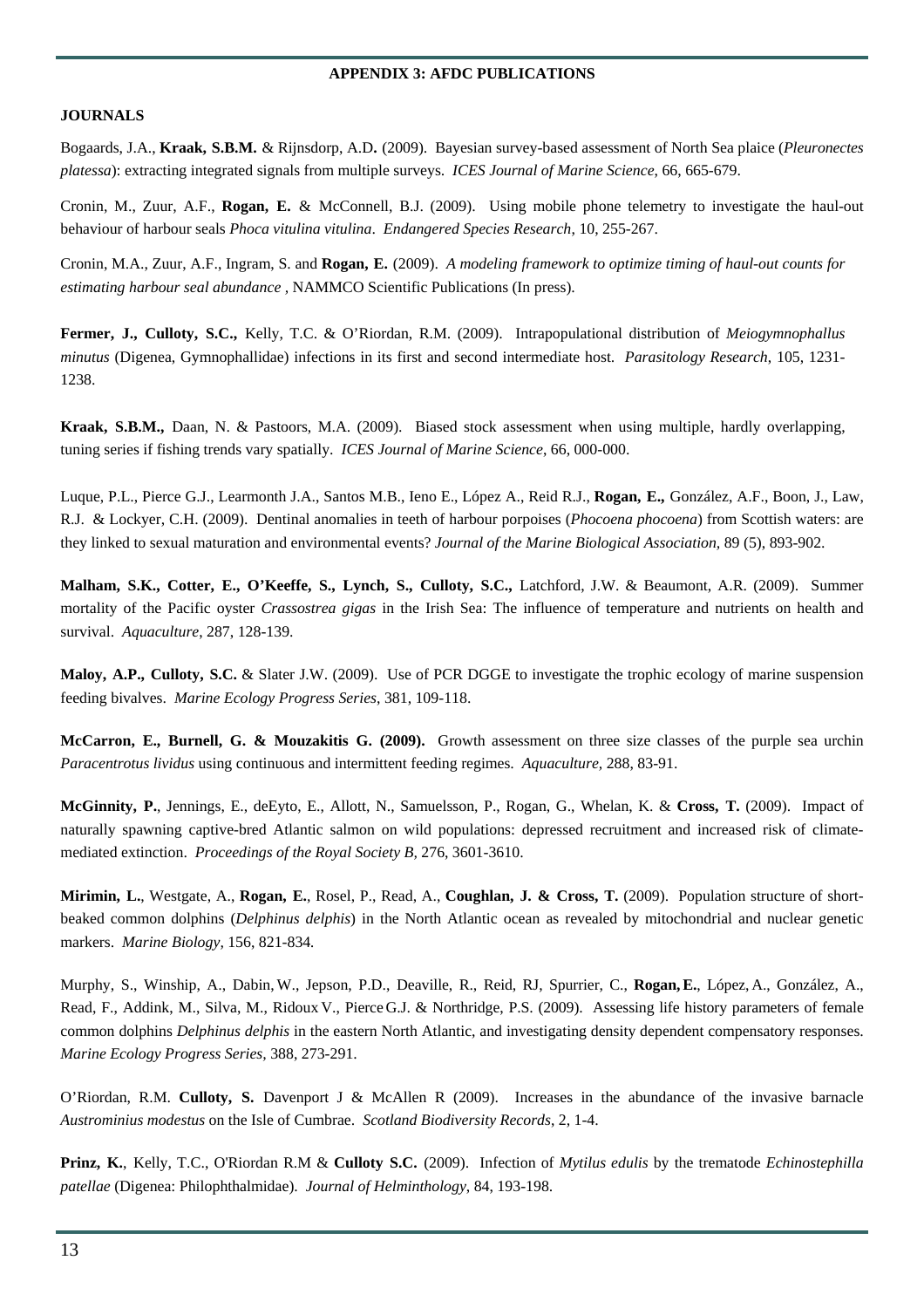**Prinz, K.**, Kelly, T.C., O'Riordan, R.M. & **Culloty, S.C.** (2009). Non-host organisms affect transmission processes in two common trematode parasites of rocky shores. *Marine Biology*, 156, 2303-2311.

Sagarin, R., **Carlsson, J.,** Duval, M., Freshwater, W., Godfrey, M., Litaker, W., Munoz, R., Noble, R., Schultz, T. & Wynne, B. (2009). Bringing molecular tools into environmental resource management: Untangling the molecules to policy pathway. PLoS Biology, 7, 426-430.

Stefánsson, M.Ö., Sigurdsson, T., Pampoulie, C., Daníelsdóttir, A. K., Thorgilsson, B., Ragnarsdóttir, A., Gíslason, D., **Coughlan, J., Cross, T.F.** & Bernatchez, L. (2009). Pleistocene genetic legacy suggests incipient species of *Sebastes mentella* in the Irminger Sea. *Heredity,* 102, 514-524.

#### **BOOKS/CHAPTERS IN BOOKS**

**Burnell, G.** & Allan, G (Eds). (2009). New technologies in aquaculture: Improving production efficiency, quality and environmental management. Woodhead Publishing Ltd. pp 1162.

#### **REPORTS**

Carvalho, G., Helyar, S., Bekkevold, D., Volkert, F., Hanel, R., McPhee, D., Ford, M., **Carlsson, J.**, Trautner, J., Ogden, R. and Martinsohn, J. (2009). Review the current status of traceability methods in the fisheries sector based on genetics. ICES WGAGFM Report.

**Coughlan, J., McGinnity, P. & Cross, T.** (2009). Genetic Stock Identification of southeast Ireland rivers and prioritising small rivers for conservation. Final report to the Southern Regional Fisheries Board, December 2009.

CODA 2009. Cetacean Offshore Distribution and Abundance in the European Atlantic (CODA). Report available from SMRU, Gatty Marine Laboratory, University of St Andrews, St Andrews, Fife KY16 8LB, UK. (**with Dr E. Rogan, AFDC**)

**Cross, T.F., McGinnity, P., Carlsson, J., Coughlan, J., Dillane, E.**, deEyto, E., Ferguson, A., Fitzgerald, R. & Prodöhl, P.A. (2009). Possible genetic interactions between reared strains and wild populations of cod (*Gadus morhua*): lessons from salmon (*Salmo salar*) common garden field experiments. ICES CM 2009/Q:10, ASC Berlin, September, 2009.

Fogarty B., **McCarthy, M.,** Duignan, L., **Culloty, S.,** Davenport , J. & Alderman, J. (2009). Demonstration of a miniaturised multichannel cytometry system and its suitability for autonomous deployment. STRIVE Programme 2007-2013 (AT/04/01/07). http://www.epa.ie/2

Ingram, S., **Kavanagh, A., Englund, A., & Rogan, E.** (2009). Site assessment of the water of northwest Connemara. A survey of bottlenose dolphins (*Tursiops truncatus*). Report to National Parks and Wildlife Service. University College Cork, 34 pp.

#### **INFORMAL OR NON-REFEREED PUBLICATIONS**

**Cross, T.F., McGinnity, P. Carlsson, J., Coughlan, J. Dillane, E.** deEyto, E., Ferguson, A., FitzGerald, R. and Prodöhl, P. (2009). Possible genetic interactions between reared strains and wild populations of cod (*Gadus morhua*): relevance of findings from salmon (*Salmo salar*) common-or-garden field experiments. *Conseils Internationale pour l'Exploration de la Mer C.M.*  Doc. 2009/Q:10, 15p.

**Dillane, E., McGinnity, Cross, T. & Coughlan, J.** (2009). Wild or farmed? Using DNA to identify the origin of Atlantic salmon. Newsletter item, April 2009.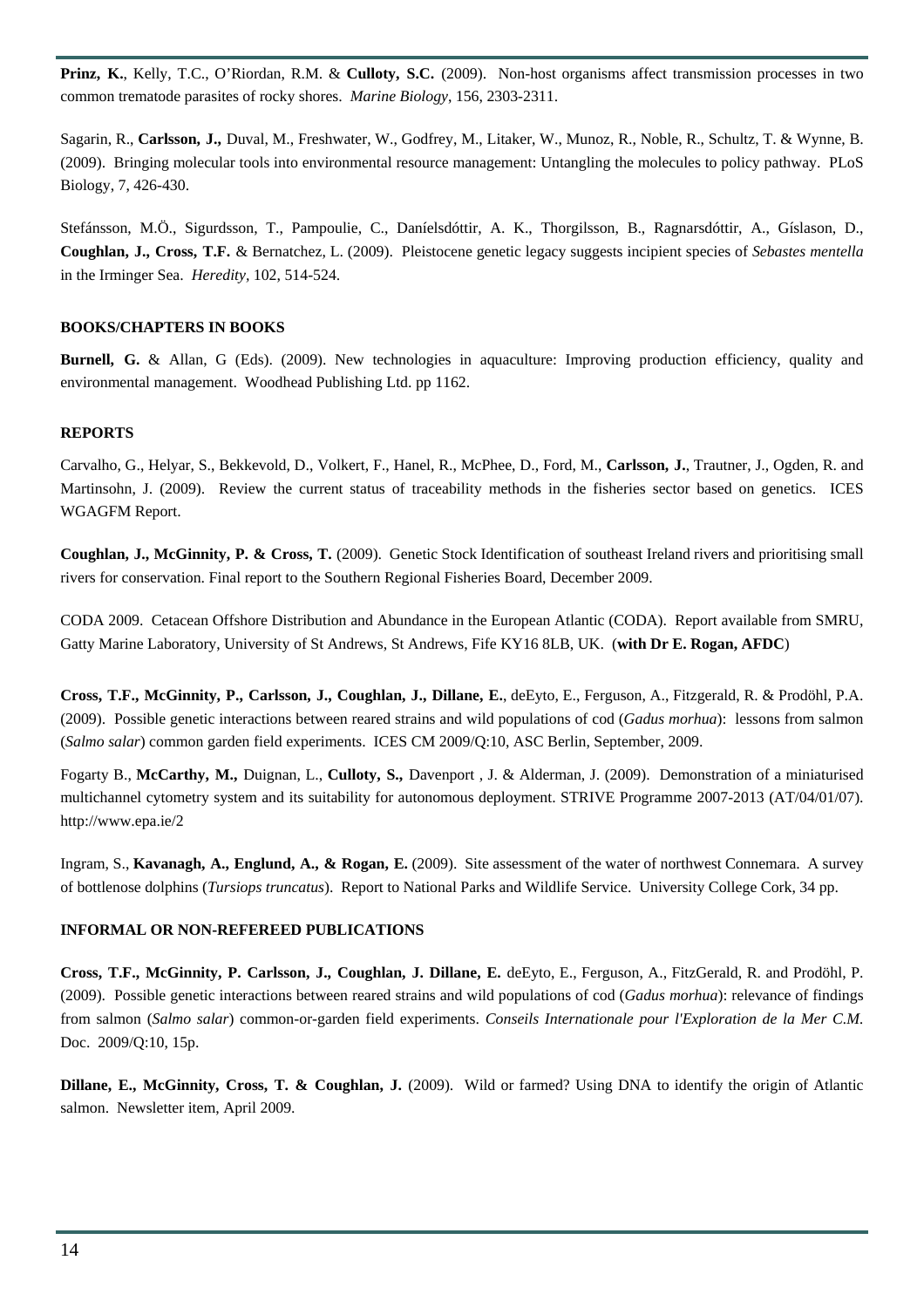#### **CONFERENCE PRESENTATIONS**

#### *Oral Presentations:*

**Carlsson, J.**, Schultz, T., Jones, R., Sobel, A., Thaler, A., Zelnio, K.A. and Van Dover, C.L. (2009). Facilitating small-scale population genetic studies at the Manus basin hydrothermal vent fields (Bismarck Sea). 4th International Symposium on Chemosynthetic-Based Ecosystems, Okinawa, Japan, 28 June - 3 July.

**Coughlan, J., Carlsson, J., McGinnity, P.**, McCarthy, G., Campion, S., **Dillane, E.**, Prodöhl, P., Roche, W., **Cross, M. & Cross, T.** (2009). Exploiting natural resources within regional commonages: Identifying the risk to genetic complexity and biodiversity when there is large asymmetry in sizes of contributing populations. *Symposium - Integrating Population Genetics and Conservation Biology.* Trondheim, Norway, 23-26 May.

**Coughlan, J.** (2009). Review of results of Southern Regional Fisheries Board Genetics Project. SRFB Board Meeting, Clonmel, Co Tipperary, 31 March.

**Coughlan, J.** (2009). Farmed escapes introgression in Donegal rivers: Evidence from contemporary samples. NRC Project Meeting, Marine Institute, Newport, Co Mayo, 24 August.

Hsing, P.-Y., **Carlsson, J.**, Jones, R., Sobel, A., Thaler, A., Van Dover, C.L. and Schultz, T. (2009). Evolution of the Metallothionein gene family in bathymodiolin mussels. 4th International Symposium on Chemosynthetic-Based Ecosystems, Okinawa, Japan, 28 June - 3 July.

Johnston, C., Hynes, R., **McGinnity, P.**, **Coughlan, J.**, Crozier, W., **Cross, T.** and Prodöhl, P.A. (2009). Long-term (18 yrs) genetic impact of hatchery and farm escapees on local Atlantic salmon populations in Donegal Rivers, NW Ireland. International Conference on Evolutionary Ecology of Fishes Diversification, Adaptation and Speciation, Berlin, Germany, 23-25 November.

Magee, J., Hynes, R., Igoe, F., **McGinnity, P.**, O'Donnell, L. and Prodöhl, P.A. (2009). Population evolutionary genetics of brown trout from Lough Derg, Ireland. International Conference on Evolutionary Ecology of Fishes Diversification, Adaptation and Speciation, Berlin, Germany, 23-25 November.

Magee, J., Hynes, R., Igoe, F., **McGinnity, P.**, O'Donnell, L. and Prodöhl, P.A. (2009). Lough Derg Brown Trout: A Genetic Perspective. Shannon Waters - Managing fisheries in challenging times - Conference hosted by the Shannon Regional Fisheries Board. Limerick, April.

**McGinnity, P.** (2009). Observations from National (Ireland) Atlantic salmon Genetic Stock Identification Project & SALSEA-Merge Project. Genetics Workshop, Celtic Sea Trout Project, Bangor Wales, 28 October.

**McGinnity, P.** (2009). Climate change and captive bred animals in the wild. European Science Foundation sponsored workshop, Thermal adaptation in aquatic ectotherms, 15-19 June.

**McGinnity, P.** & deEyto, E. (2009). The importance of spawning habitats in the design of sampling strategies for assessment of CL attainment. Central and Regional Fisheries Board Catchment Wide Electro-Fishing Workshop, Aasleagh Lodge, Erriff Fishery, June.

**McGinnity, P.** (2009). Using genetics as an aid to fisheries management and stock restoration. Shannon Salmon Rehabilitation Group, Limerick, April.

**McGinnity, P.** (2009). What can genetics tell us about the biology of the Atlantic salmon in the Moy River? Moy Salmon Festival, Ballina, July.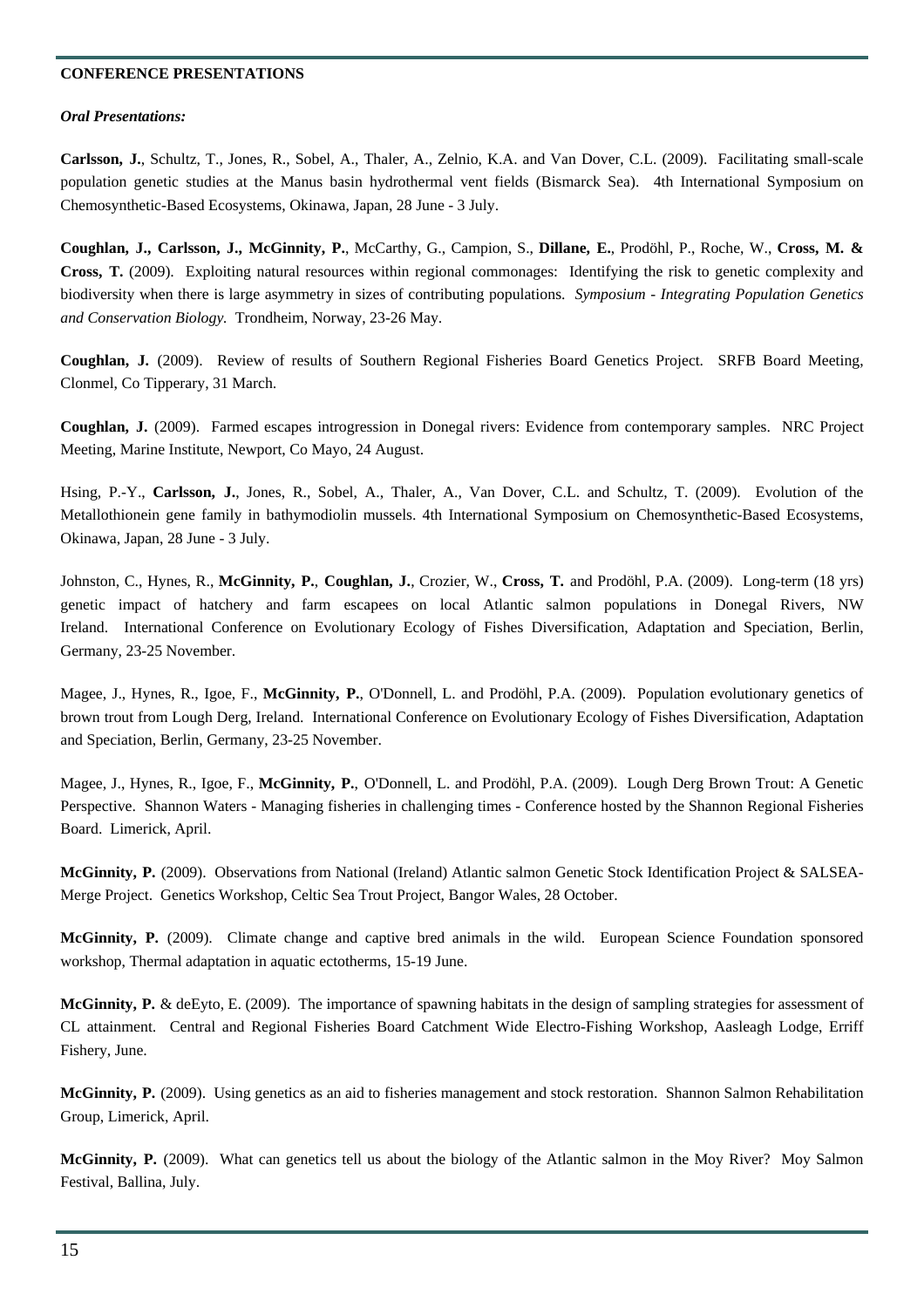**McGinnity, P.** & Ó Maoileidigh, N. (2009). Some considerations on the use of hatcheries for management of Atlantic salmon. "Saumon Atlantique: Pour une Bonne Gestion des Habitats et des Salmonicultures de Repeulement" Colloquium organised by ONEMA (French Ministry of Agriculture & Fisheries) Oloron-Sainte-Marie, October.

**McGinnity, P.** (2009) SALSEA-Merge genetics: Progress. SALSEA-Merge General Assembly, Bergen, March.

**McGinnity, P.** (2009). Using genetics as an aid to fisheries management and stock restoration. Shannon Waters - Managing Fisheries in Challenging Times, Fisheries Awareness Week 2009, Shannon Catchment Annual Conference, April.

**McGinnity, P.** (2009). Some considerations on the use of hatcheries for management of Atlantic salmon on the Slaney River. Is the Slaney salmon at a critically low level? Discussion on potential measures for its recovery. Workshop organised in Swords Co. Dublin, by the Central Fisheries Board, February.

**McGinnity, P.** (2009). Spring Salmon: some genetic considerations. Presentation to Salmon Watch Ireland Group, Limerick, January.

Mirmin, L., Miller, R., Ingrim, S., Berrow, S., **Cross, T. & Rogan, E.** (2009). Genetic variability and isolation of a resident population of bottlenose dolphins (*Tursiops truncatus*) in the Shannon estuary, West of Ireland. 1st All Ireland Mammal Symposium, 6th-8th November, Waterford, Ireland.

**Miller, R.**, Mirmin, L., Ingram, S., **Cross, T. & Rogan, E.** (2009). Insights into the population structure of Bottlenose Dolphins (*Tursiops truncatus*) resident in the Shannon Esturary, Western Ireland, as revealed by nuclear genetic markers. 23rd Annual Conference of the European Cetacean Society, 2-4 March, Istanbul, Turkey.

Thaler, A.D., **Carlsson, J.**, Hsing, P.-Y., Jo, P., Jones, R., Schultz, T., Van Dover C.L. (2009). Genetic variation and population structure of *Ifremeria nautilei* from Manus Basin. 4th International Chemosynthesis-Based Ecosystems Symposium, Okinawa, Japan, 29 June – 3 July.

#### *Poster Presentations:*

**Hernandez-Milian, G. & Rogan E.** (2009). Preliminary insights into the diet and foraging behaviour of Bottlenose Dolphins (*Tursiops truncatus)* in Ireland . 1st All Ireland Mammal Symposium, 6th-8th November, Waterford, Ireland.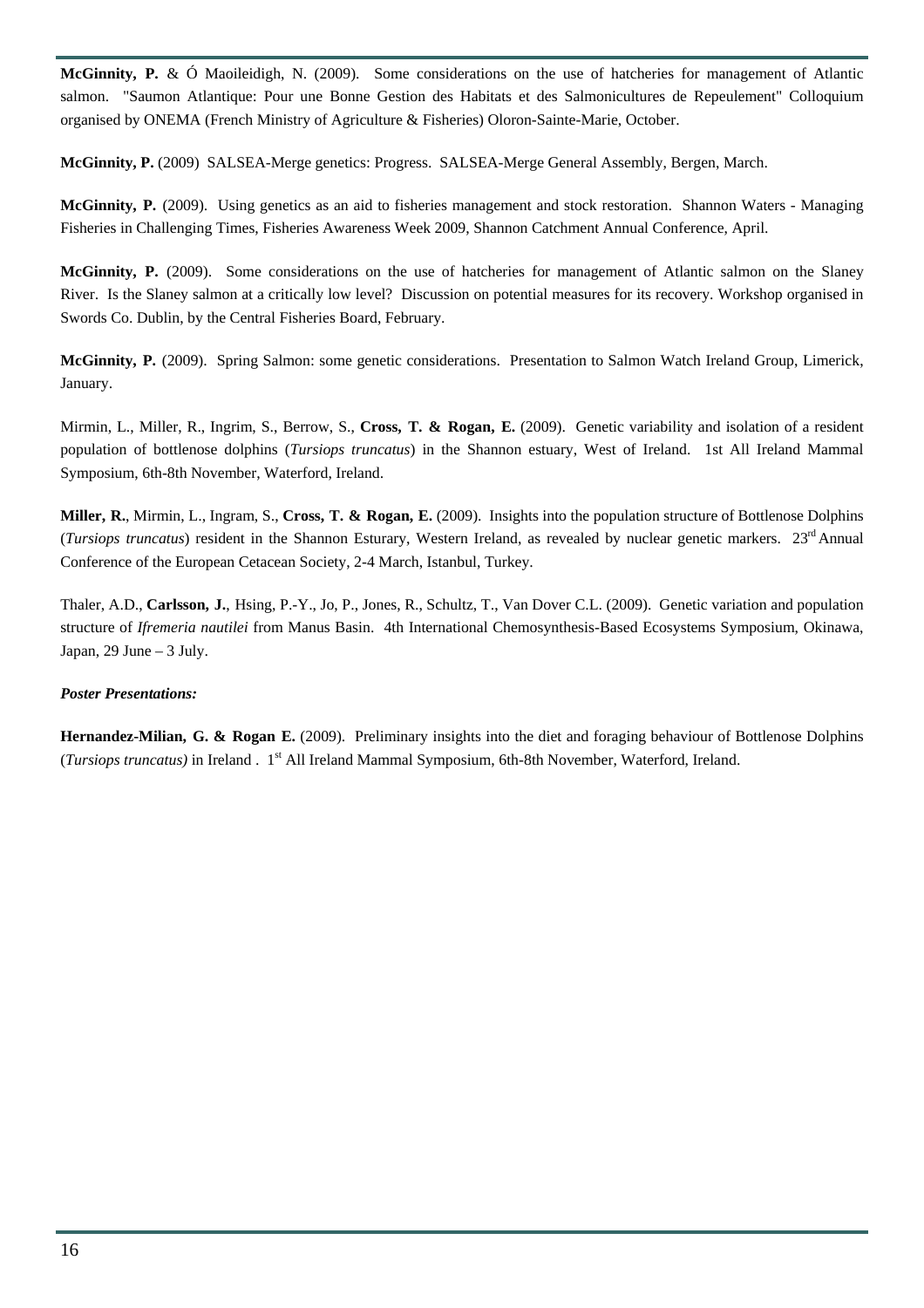#### **APPENDIX 4: THE SUNDAY TIMES NEWSPAPER ARTICLE**

#### From Times Online November 15, 2009

# Research shows captive-bred salmon put their wild cousins at risk

### The findings of a study by Irish scientists claim conservation strategies could put wild populations at greater risk

#### **Jan Battles**

SALMON bred in captivity and released into the wild could put whole populations at risk of extinction from global warming, a new study shows.

Although it is a common conservation strategy to release captive-bred animals to boost endangered species, Irish scientists say it could put salmon at increased risk of being wiped out by climate change.

They have found that a wild population of Atlantic salmon, into which a large number of captive-bred fish was released, will be less able to adapt to the higher winter temperatures expected in 60 years' time.

The researchers concluded that captive animals should be prevented from breeding in the wild as they affect the native population's ability to adjust to climate change "to such an extent that under projected future climates, its future existence is threatened".

Their findings are likely to hold true for most fish and cold-blooded animals that are at risk from future temperature rises, and where captive-breeding programmes are used in population management.

Every year, millions of hatchery fish are released into the wild, either to maintain fisheries for anglers or in an effort to boost declining wild stocks. A research team from University College Cork, Trinity College Dublin and Dundalk Institute of Technology analysed data collected by the Marine Institute in Mayo from the Burrishoole river system, where Atlantic salmon come to spawn. It also has a hatchery from which fish are released each year.

Since 1969, a series of traps has counted the adult salmon returning from the sea to the river to lay their eggs, as well as the smolts - juvenile fish - on their way out to sea. From this, the scientists worked out the survival rate and mapped it against the number of eggs from hatchery fish in the spawning population. They compared the survival rates against water temperature for the same years.

They found that the warmer the winter, the poorer the survival rate. It also decreased as more captive-bred fish were introduced into the spawning cohort.

Philip McGinnity from UCC's department of zoology and study leader with Eleanor Jennings, said: "The winter temperatures seem to be harder on the eggs when there are a lot of hatchery fish in the population."

The eggs and young offspring of hatchery fish are less adaptable to changes in the environment because they have been pampered, with freely available food and an absence of predators. This means they don't benefit from natural selection. Their eggs are smaller than wild salmon's, as they do not need as many reserves in the hatchery. Wild-salmon eggs have adapted so as to have enough energy to survive until insects and other food are available in the spring.

As winter temperatures in the river increase - a rise of between 0.8 and 2.3 degrees Celsius is projected for January in 60 years - all eggs will have poorer survival rates, because they will hatch earlier than normal when food is not plentiful. This is more severe on the smaller eggs of hatchery fish.

The researchers believe that hatchery fish are interbreeding with wild adults, producing hybrid offspring with a medium ability to adapt to the natural environment.

Writing in the Proceedings of the Royal Society journal, the researchers said: "Our results suggest that high levels of gene flow from the hatchery can impair the adaptive capacity of the Burrishoole wild-salmon population enough to jeopardise its long-term viability.

"Rather than imposing an additional genetic load on wild populations by releasing mal-adapted, captive-bred animals, we propose that efforts should focus on optimising conditions for adaptation to occur by reducing exploitation and protecting critical habitats."